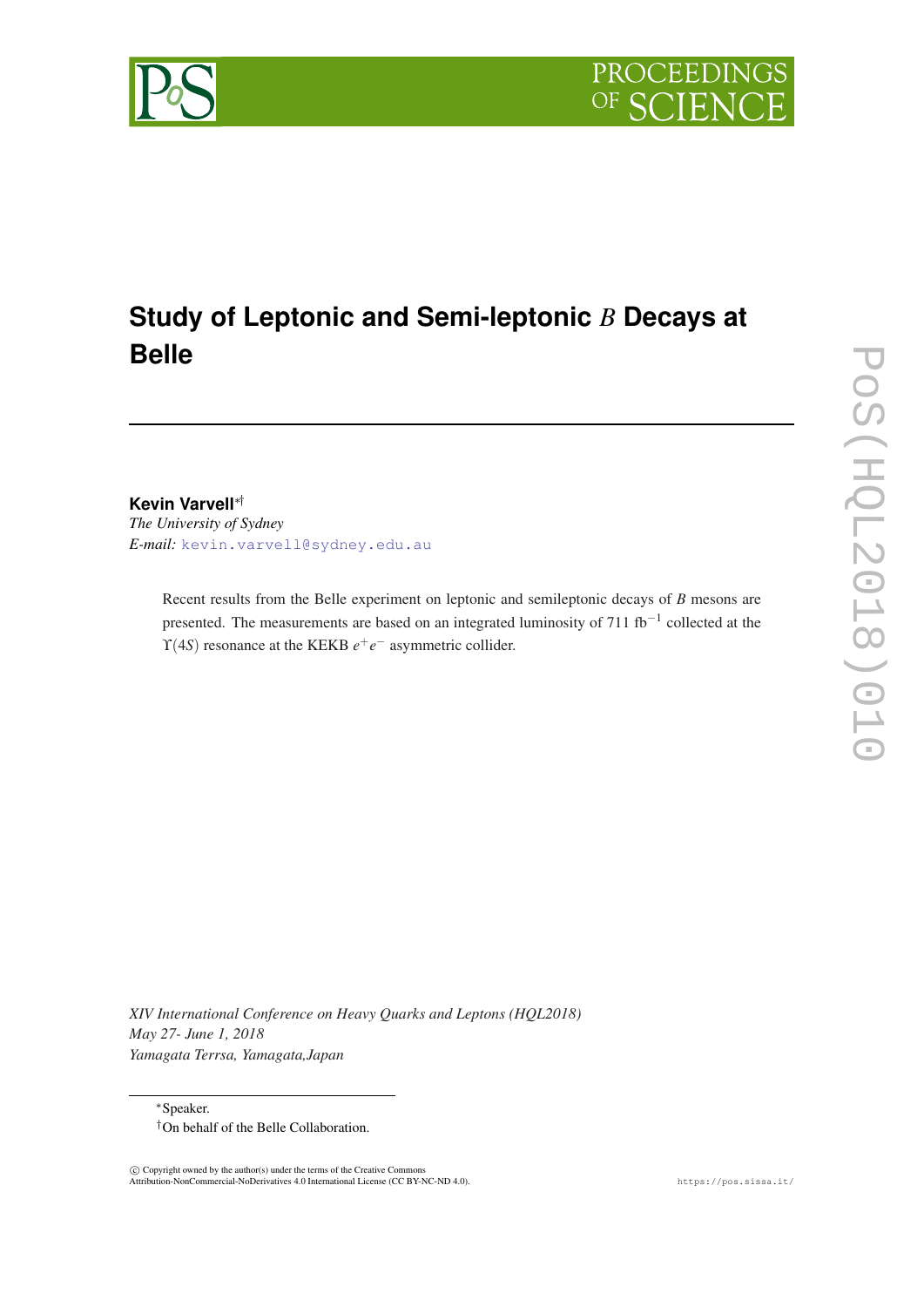#### <span id="page-1-0"></span>1. Introduction

Leptonic and semileptonic decays of *B* mesons provide an important tool for testing the predictions of the Standard Model of particle physics (SM), and in so doing searching for new physics beyond the SM. In particular the unitarity of the Cabibbo-Kobayashi-Maskawa (CKM) matrix, which governs charged weak coupling between quarks, can be explored. Each of the nine CKM matrix elements contributes to the coupling at a vertex linking a pair of quark flavours to the charged weak current ( $W^{\pm}$ ). In the context of *B*-meson decays, which allow the study of  $b \rightarrow W+$  lighter quark transitions, the binding of the  $B$  meson, and correlations with the final state particles, introduce complications due to strong interaction effects. These effects are somewhat simpler to handle theoretically for leptonic and semileptonic decays, which makes these decays attractive for study.

Five recent Belle studies of leptonic or semileptonic decays are presented here. All are based on a 711 fb<sup>-1</sup> data sample that contains  $772 \times 10^6 B\bar{B}$  pairs, collected with the Belle detector at the KEKB asymmetric-energy  $e^+e^-$  (3.5 on 8 GeV) collider [\[1\]](#page-7-0) operating at the Y(4*S*) resonance during the period 1999 - 2010. A detailed description of the Belle detector can be found in [[2\]](#page-7-0).

#### 2. Experimental techniques

At Belle, reconstruction of *B*-meson decays exploits the relatively clean environment provided by the colliding electron and positron beams. The  $\Upsilon(4S)$  resonance to which the beam energies are tuned decays predominantly to  $B\bar{B}$  pairs. If one *B*-meson decays (semi)leptonically, and the other hadronically, the almost hermetic nature of the Belle detector allows, in principle, all final state particles to be reconstructed except the escaping neutrino(s). If only one neutrino is present, its 4-momentum can be directly estimated from the missing energy and momentum in the collision. In the case that a final-state  $\tau$  lepton producing at least one additional neutrino, it is still possible kinematically to achieve some separation of signal (semi)leptonic decays from backgrounds. Two



Figure 1: The two methods of reconstruction employed in the studies presented here - untagged (left) and full-reconstruction tagging (right), where in this example a purely leptonic *B* decay is the signal being sought. In the untagged case the signal *B* (minus neutrino) is reconstructed first, in the tagged case the tagging *B* is explicitly reconstructed first. The efficiencies given are indicative only and depend on the details of the particular analysis.

reconstruction scenarios are utilised in the studies presented here. In so-called "untagged" measurements, no attempt is made to reconstruct the *B* decay against which the signal *B* recoils in an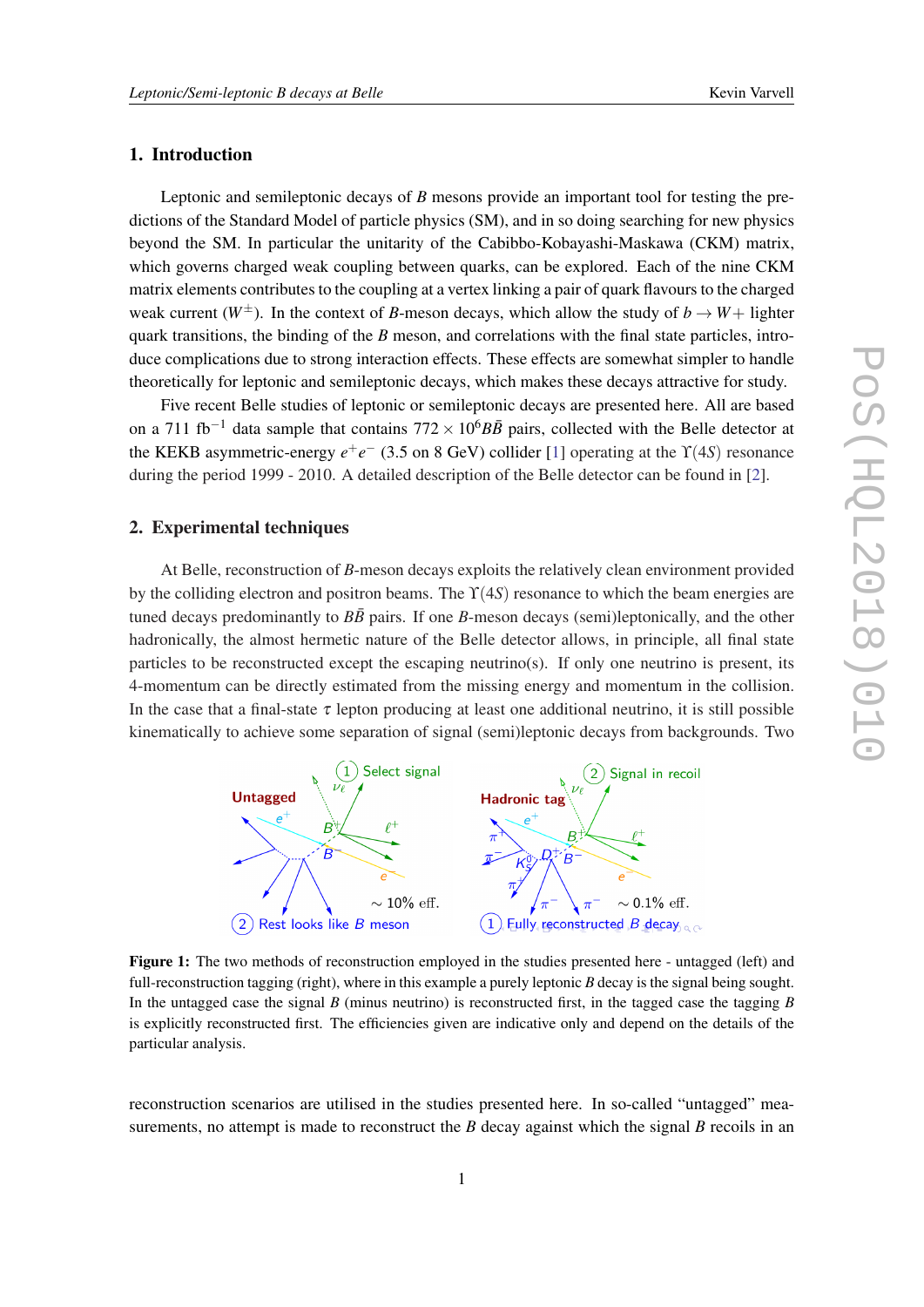explicit, or exclusive decay mode. This method has relatively high efficiency but relatively low purity, as backgrounds are substantial and the resolution on the neutrino 4-momentum depends on the cumulative measurement uncertainties of the observed final-state particles in the collision. For "fully reconstructed (hadronic) tag" measurements, the non-signal *B* meson is reconstructed in one of over a thousand explicit decay channels, and the signal *B* meson searched for using the remaining particles in the event. In this case, very high purity and low backgrounds can be achieved, as well as tagging of the charge state of the *B* -meson pair. The trade-off is rather low efficiency, and possible tag bias if the properties of the tagging *B*-mesons are not well modeled by simulation. The two methods are illustrated in Figure [1](#page-1-0) using the example of a purely leptonic signal *B* decay.

## 3.  $B^+ \to \mu^+ \nu_{\mu}$  using an untagged technique

The purely leptonic decay is the simplest and cleanest of all *B* decays. Assuming a massless neutrino, in the SM the branching fraction (BF) is given by

$$
\mathscr{B}(B^+\to \ell^+\nu_\ell)=\frac{G_F^2 m_B m_\ell^2}{8\pi}\left(1-\frac{m_\ell^2}{m_B^2}\right)^2 f_B^2 |V_{ub}|^2 \tau_B
$$

where  $G_F$  is the Fermi constant,  $m_B$  and  $m_\ell$  the masses of the *B*-meson and charged lepton ( $\ell =$  $e, \mu, \tau$ ),  $V_{ub}$  is the relevant CKM matrix element,  $f_B$  is the *B* decay constant which can be calculated using Lattice QCD, and  $\tau_B$  is the lifetime of the *B* meson. The rarity of these decays makes them sensitive to physics beyond the SM. For example, in the case of  $B \to \tau v_{\tau}$ , a charged Higgs, as required by 2-Higgs doublet models, could contribute in place of the *W* boson in the decay, enhancing the BF. The decays to muon and electron have yet to be observed experimentally. Using reasonable inputs for the parameters  $|V_{ub}|$  and  $f_B$ , namely  $|V_{ub}| \times 10^3 = 3.74 \pm 0.14$  $|V_{ub}| \times 10^3 = 3.74 \pm 0.14$  $|V_{ub}| \times 10^3 = 3.74 \pm 0.14$  [3] and  $f_B = 0.186 \pm 0.004$ GeV [[4](#page-7-0)], the SM prediction for the BF for the decay  $B \to \mu \nu$  is  $(3.80 \pm 0.31) \times 10^{-7}$ . The best current upper limit for this BF is  $10 \times 10^{-7}$  (HFLAV Dec 2017 average[[5](#page-7-0)]).

The present analysis follows the untagged prescription. First a muon is selected, and then the rest of the event is checked for consistency with a *B*-meson decay on kinematic grounds. While the muon has a fixed momentum in the *B* rest frame, the boost to the ϒ(4*S*) frame results in a muon momentum  $p^*_{\mu}$  that varies from event to event. A neural network (NN) is used to separate signal from background, with the sidebands in  $p^*_{\mu}$  being used to validate the method. A signal efficiency of ∼ 38% is obtained. Once the signal region is unblinded, a fit in the 2-dimensional space of  $p^*_{\mu}$  versus the NN output variable  $o_{nn}$  is performed to extract the signal yield. The systematic uncertainties are reduced by, in fact, fitting to the ratio of the BF  $\mathcal{B}(B \to \mu \nu)$  to that for the semileptonic mode  $\mathcal{B}(B \to \pi \ell \nu)$ , which has been determined previously to reasonable precision.

The projections of the fit in the two variables  $o_{nn}$  and  $p^*_{\mu}$  in the signal-enhanced region are shown in Figure [2](#page-3-0). The fitted yield for  $B \to \mu \nu$  is 195  $\pm$  67 events, which is consistent with the SM prediction while not being statistically significant enough to claim evidence for the decay. Expressed as a BF, the central value obtained is  $\mathscr{B}(B^+\to \mu^+\nu_\mu)=(6.46\pm 2.22\pm 1.60)\times 10^{-7}$  where the first uncertainty is statistical and the second systematic. This corresponds to a significance of 2.4 $\sigma$ . Expressed alternatively as an interval, the result is  $\mathscr{B}(B^+\to\mu^+\nu_\mu) \in [2.9, 10.7] \times 10^{-7}$  at 90% C.L. This can be compared to the SM prediction of  $\mathscr{B}(B^+ \to \mu^+ \nu_\mu) = (3.80 \pm 0.31) \times 10^{-7}$ . Further details can be found in reference [[3](#page-7-0)].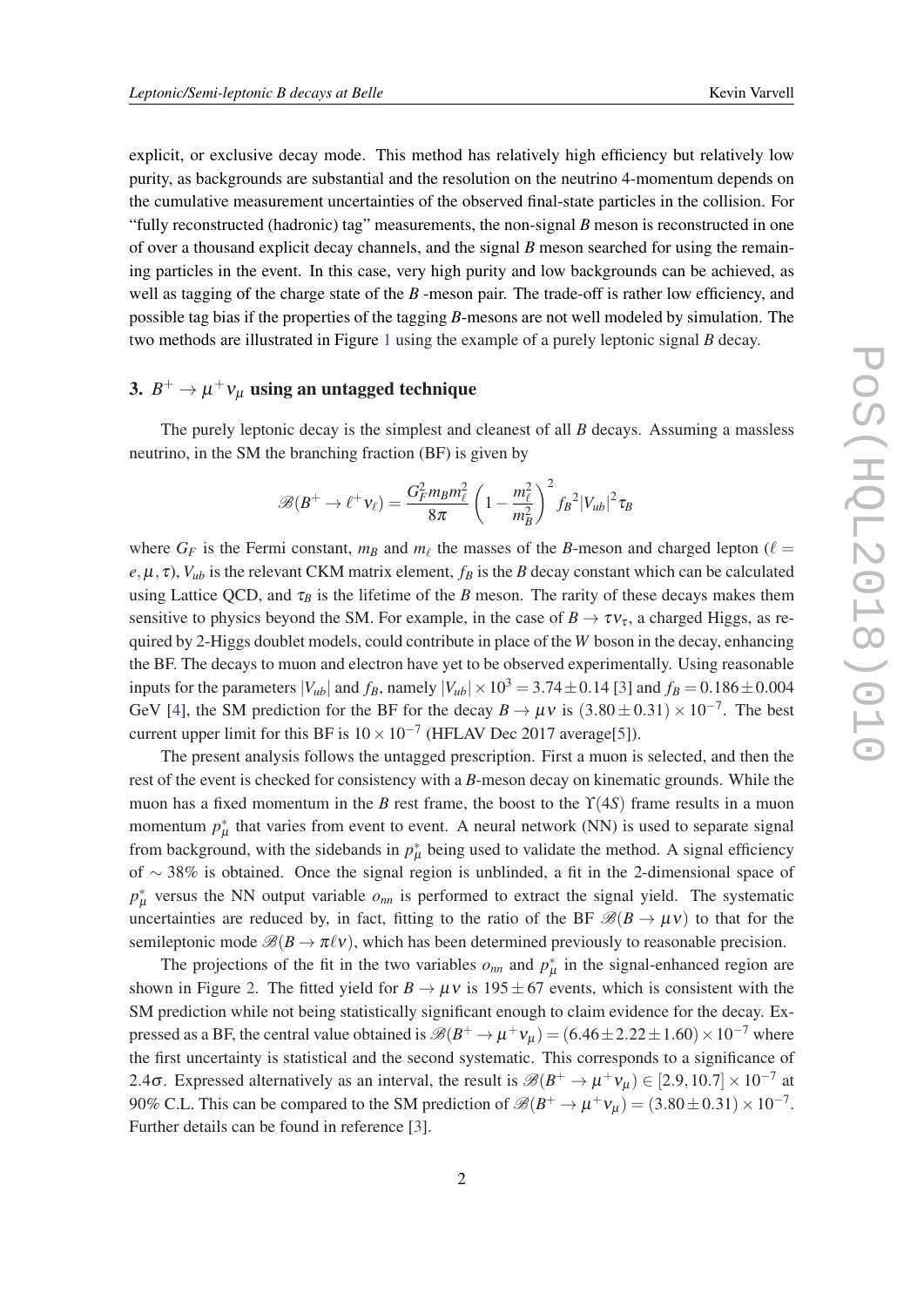<span id="page-3-0"></span>

**Figure 2:** Projections of the fitted distribution of  $B \to \mu \nu$  onto the histogram axes in the signal-enhanced regions  $0.96 < o_{nn}$  and  $2.60 < p^*_{\mu} < 2.65 \text{ GeV}/c$ .

### 4.  $B^0 \to D^{\ast +} \ell^- \overline{V}_\ell$  using hadronic tagging

In this measurement, the hadronic tagging technique is employed to extract the total BF for the decay  $B^0 \to D^{*+}\ell^-\overline{v}_\ell$  ( $\ell = e, \mu$ ), along with a value for  $|V_{cb}|$ . A feature of the analysis is that unfolded differential BFs in four kinematical variables, namely, the recoil parameter  $w = (m_B^2 + m_B^2)$  $(m_{D^*}^2 - q^2)/(2m_B m_{D^*})$  and three helicity angles :  $\theta_\ell$ , the angle between the direction of the lepton and the direction opposite the *B* meson in the virtual *W* rest frame;  $\theta_v$ , the angle between the direction of the aughter *D* meson from the  $D^*$  and the direction opposite the *B* meson in the  $D^*$  rest frame; and  $\chi$ , the angle between the plane formed by the  $D^*$  decay and the plane formed by the *W* decay, defined in the *B* meson rest frame.



**Figure 3:** The  $M_{miss}^2$  distribution of all events after the  $B^0 \to D^{*+} \ell^- \overline{\nu}_{\ell}$  reconstruction.

After reconstructing a tagging *B* meson in a hadronic decay mode, a signal decay is searched for in the system recoiling against the tag. A lepton (*e* or  $\mu$ ) is selected, and  $D^0$  or  $D^+$  meson candidates are reconstructed in the decay modes  $D^0\to K^-\pi^+, D^0\to K^-\pi^+\pi^0, D^0\to K^-\pi^-\pi^+\pi^+,$ or  $D^+ \to K^- \pi^+ \pi^+$ . These are then combined with a pion to reconstruct a  $D^{*+}$  meson candidate in the decay modes  $D^{*+}\to D^0\pi^+$  or  $D^{*+}\to D^+\pi^0$ . The missing mass squared  $M_{miss}^2$  is used to isolate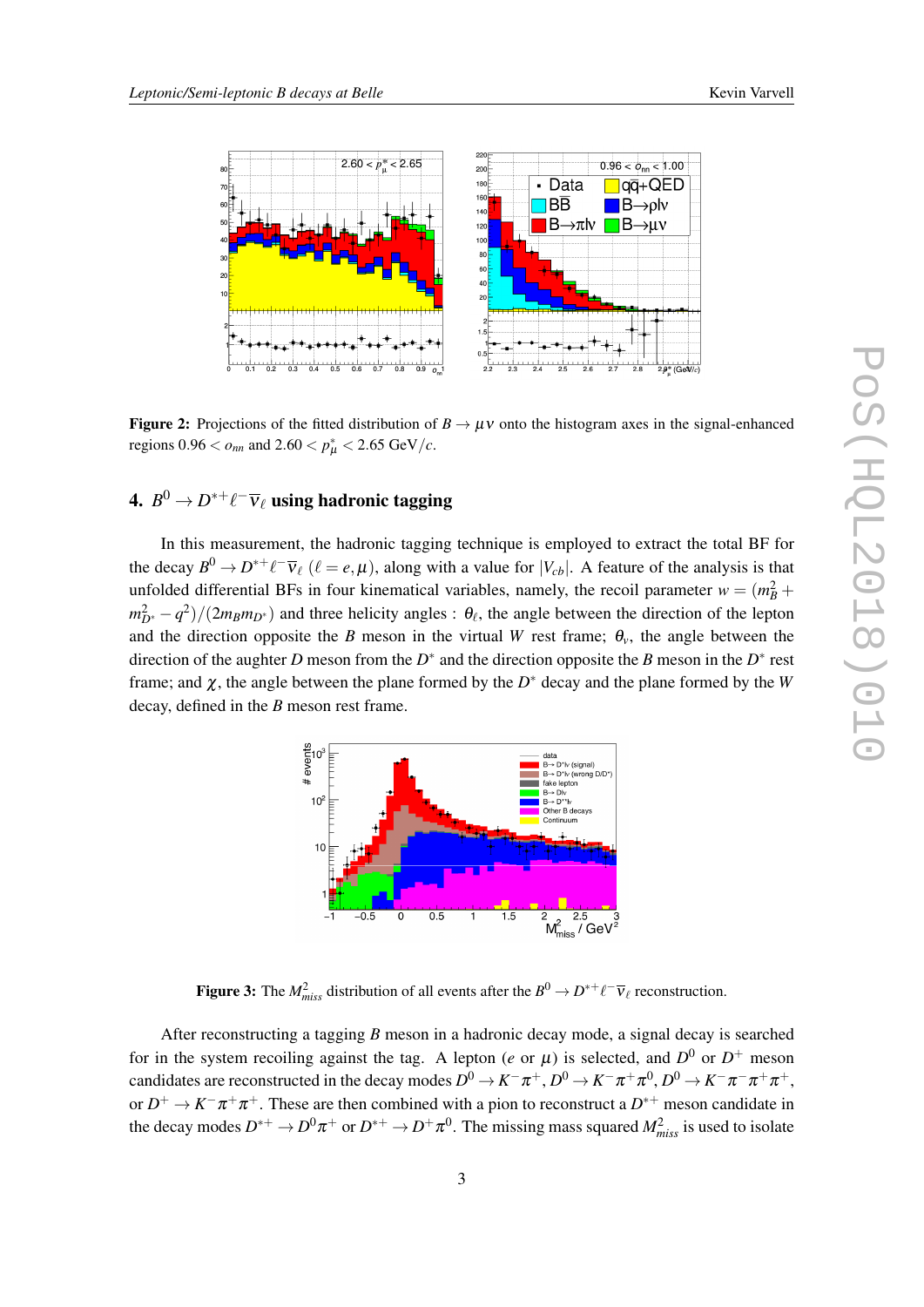the signal. It is calculated from the missing 4-momentum in the event, constructed using the known beam 4-momenta and the 4-momenta of the tagging *B*, *D*<sup>\*</sup> and lepton, and should peak at zero for signal since the missing 4-momentum would in this case be due to a single escaping neutrino.

The signal yield is obtained from an unbinned maximum likelihood fit to the  $M<sub>miss</sub><sup>2</sup>$  distribution, from which the total BF for the decay can be estimated. The result is shown in Figure [3,](#page-3-0) with the fitted yield being 2734  $\pm$  53 events. The BF obtained is  $\mathscr{B}(\overline{B}^0 \to D^{*+}\ell^-\overline{v}_{\ell}) = (4.95 \pm 0.11 \pm 0.0000)$  $(0.22) \times 10^{-2}$ , which can be compared with the world-average value from the HFLAV Summer 2016 compilation [[6](#page-7-0)] of  $(4.88 \pm 0.01 \pm 0.10) \times 10^{-2}$ . Quoted uncertainties are statistical and systematic. Differential BFs and a value for  $|V_{cb}|$  are determined from a binned fit to the unfolded differential distributions of the four kinematical variables. The value of  $|V_{cb}|$  obtained is  $|V_{cb}| = (37.4 \pm 1.3) \times$ 10<sup>-3</sup>, which can likewise be compared with the world average value [\[6\]](#page-7-0) of  $(39.2 \pm 0.7) \times 10^{-3}$ . More details on this measurement can be found in reference [\[7\]](#page-7-0). This result complements the previous Belle untagged measurement [\[8\]](#page-7-0).

#### 5.  $B \to D^{(*)} \pi \ell \nu$  using hadronic tagging

The decay mode  $B \to D^{(*)}\pi \ell v$  ( $\ell = e, \mu$ ) is an important background for measurements of the decay  $B \to D^{(*)}\tau v$ , and also helps in understanding the contributions to the inclusive BF for charmed semileptonic decays,  $\mathcal{B}(B \to X_c \ell v)$ . The process is expected to be dominated by the contribution of *D*<sup>\*\*</sup> decays. Following application of hadronic tagging, a muon or electron is selected from within the system recoiling against the tagging *B*, along with  $D^0$  and  $D^+$  candidates in 6 and 4 decay modes respectively. If the final state sought contains a  $D^*$ , candidates are reconstructed in the decay modes  $D^{*0} \to D^0 \pi^0$ ,  $D^{*+} \to D^+ \pi^0$  and  $D^{*+} \to D^0 \pi^+$ . Finally, a charged pion is combined with the lepton and  $D^{(*)}$  to form the complete final state excluding neutrino.

The signal is extracted by fitting to the the  $M<sub>miss</sub><sup>2</sup>$  distribution, with the fitted distributions given in Figure [4.](#page-5-0) The obtained signal yields are  $515 \pm 31$  for  $B^+ \to D^- \pi^+ \ell^+ \nu$ ,  $571 \pm 40$  for  $D^{*-}\pi^+\ell^+\nu$ , 537  $\pm$  48 for  $B^0 \to \overline{D}^0\pi^-\ell^+\nu$  and 878  $\pm$  72 for  $\overline{D}^{*0}\pi^-\ell^+\nu$ . The BFs obtained are  $\mathscr{B}(B^+\to D^-\pi^+\ell^+\nu)=(4.55\pm0.27\pm0.39)\times10^{-3}$ ,  $\mathscr{B}(B^0\to \overline{D}^0\pi^-\ell^+\nu)=(4.05\pm0.36\pm0.41)\times$ 10<sup>-3</sup>,  $\mathscr{B}(B^+ \to D^{*-}\pi^+\ell^+\nu) = (6.03 \pm 0.43 \pm 0.38) \times 10^{-3}$  and  $\mathscr{B}(B^0 \to \overline{D}^{*0}\pi^-\ell^+\nu) = (6.46 \pm 0.38) \times 10^{-3}$  $0.53 \pm 0.52 \times 10^{-3}$  where the quoted uncertainties are statistical and systematic in each case. Further details can be found in reference [[9](#page-7-0)].

### 6.  $B \to \eta \ell \nu_\ell$  and  $B \to \eta' \ell \nu_\ell$  using hadronic tagging

The charmless semileptonic BFs  $B \to \eta \ell v_{\ell}$  and  $B \to \eta' \ell v_{\ell}$  ( $\ell = e, \mu$ ) have been studied using hadronic tagging. Knowing the BFs for these decays helps in understanding the contributions to the inclusive BF for charmless semileptonic decays,  $\mathcal{B}(B \to X_u \ell v)$ .

Hadronic tagging is applied and the signal candidates are reconstructed requiring a lepton (*e* or μ), an η decaying either to γγ or  $\pi^+\pi^-\pi^0$ , or an  $\eta'$  decaying to  $\eta\pi^+\pi^-$ . The signal is extracted by fitting to the  $M<sub>miss</sub><sup>2</sup>$  distribution. The fitted distributions are given in Figure [4.](#page-5-0)

The measured BF for  $B^+ \to \eta \ell^+ \nu$  is  $\mathscr{B}(B^+ \to \eta \ell^+ \nu) = (4.2 \pm 1.1 \pm 0.3) \times 10^{-5}$ , obtained from a fitted yield of 39  $\pm$  10 events, with a significance of 3.7 $\sigma$ . The quoted uncertainties are statistical and systematic. In the case of  $B^+ \to \eta' \ell^+ \nu$ , an upper limit is obtained of  $\mathcal{B}(B^+ \to \tau \ell^+ \nu)$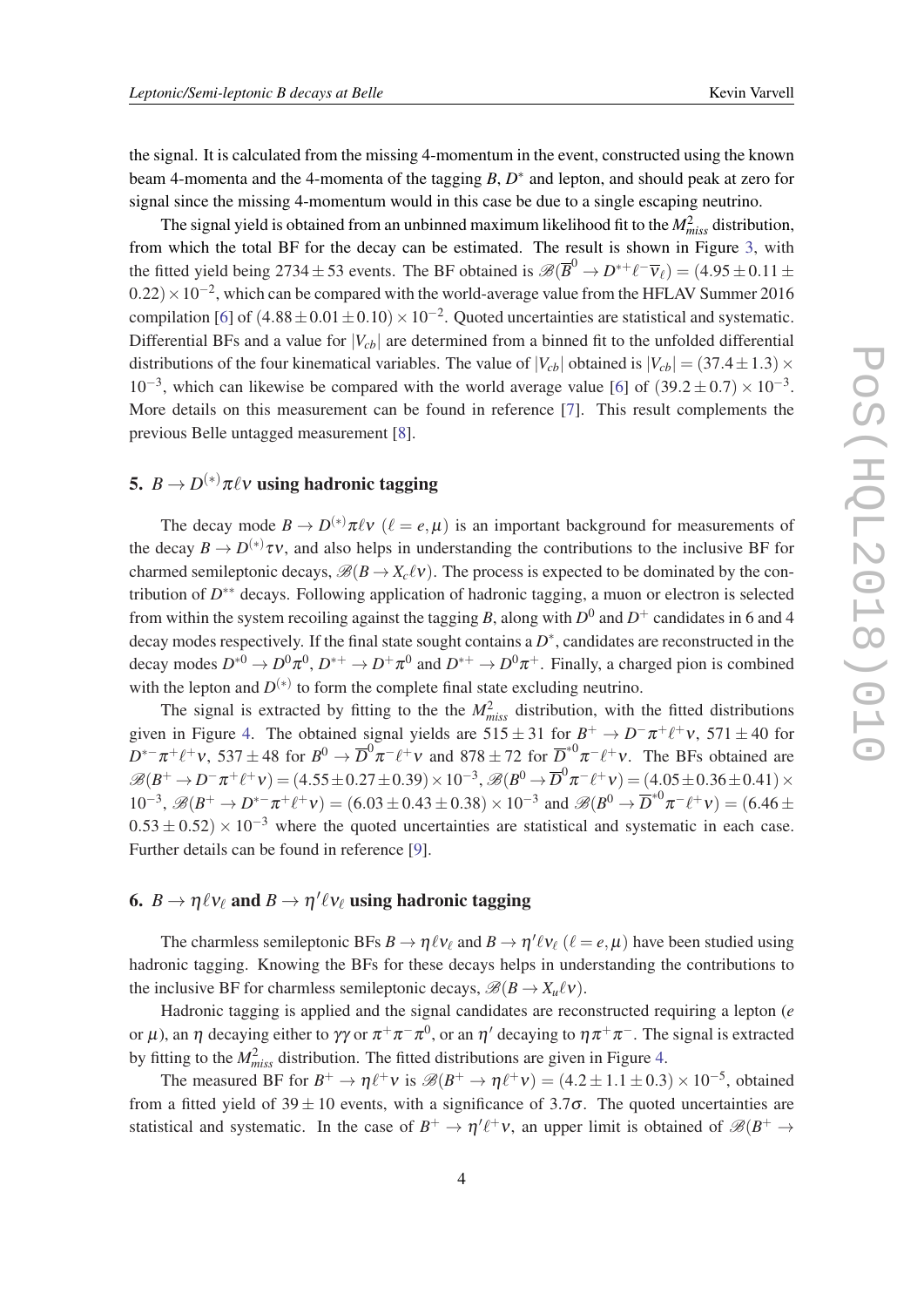<span id="page-5-0"></span>

Figure 4: Binned extended maximum likelihood of the MC templates to the data for the combined fit to  $B^+ \to D^- \pi^- \ell^+ \nu$  (top left),  $B^+ \to D^{*-} \pi^- \ell^+ \nu$  (top right),  $B^0 \to \bar{D}^0 \pi^- \ell^+ \nu$  (bottom left) and  $B^+ \to$  $\bar{D}^{*0}\pi^-\ell^+\nu$  (bottom right).

 $\eta' \ell^+ \nu$ ) < 0.72 × 10<sup>-4</sup> at 90 % C.L. As a check, a value for  $|V_{ub}|$  was extracted from the BF for  $B^+ \to \eta \ell^+ \nu$ , and found to be  $|V_{ub}| = (3.59 \pm 0.58 \pm 0.13^{+0.29}_{-0.32}) \times 10^{-3}$ , consistent with the value obtained from  $B \to \pi \ell \nu$  decays. The quoted uncertainties in this case are statistical, systematic and theoretical. Further details may be found in reference [\[10](#page-7-0)].

## 7.  $R(D^*)$  in  $\overline{B} \to D^* \tau^- \overline{v}_{\tau}$  and  $\tau$  polarization using hadronic tagging

There is considerable interest at present in flavour anomalies such as those observed in semitauonic decays of *B* mesons, in particular through the measurement of

$$
R(D^{(*)}) = \frac{\mathscr{B}(\overline{B} \to D^{(*)}\tau^- \overline{\nu}_\tau)}{\mathscr{B}(\overline{B} \to D^{(*)}\ell^- \overline{\nu}_\ell)}
$$

where  $\ell = e, \mu$ . Measurements from the BaBar, Belle and LHCb experiments [[12\]](#page-7-0) are broadly consistent but deviate from SM expectations by several standard deviations. The polarisation of the  $\tau$  in  $\overline{B} \to D^{(*)}\tau^- \overline{v}_{\tau}$  decays is potentially sensitive to new physics. Belle has recently measured this polarisation for the first time, using hadronic tagging and, for the signal decays, the one-prong hadronic  $\tau$  decay modes  $\tau^- \to \pi^- \nu_{\tau}$  and  $\tau^- \to \rho^- \nu_{\tau}$ . Determining the helicity angle  $\theta_{hel}$ , defined as the angle between the visible products of the  $\tau$  decay in its rest frame and the direction of flight of the  $\tau$  in the *W* rest frame, is complicated by the fact that the  $\tau$  rest frame cannot be determined.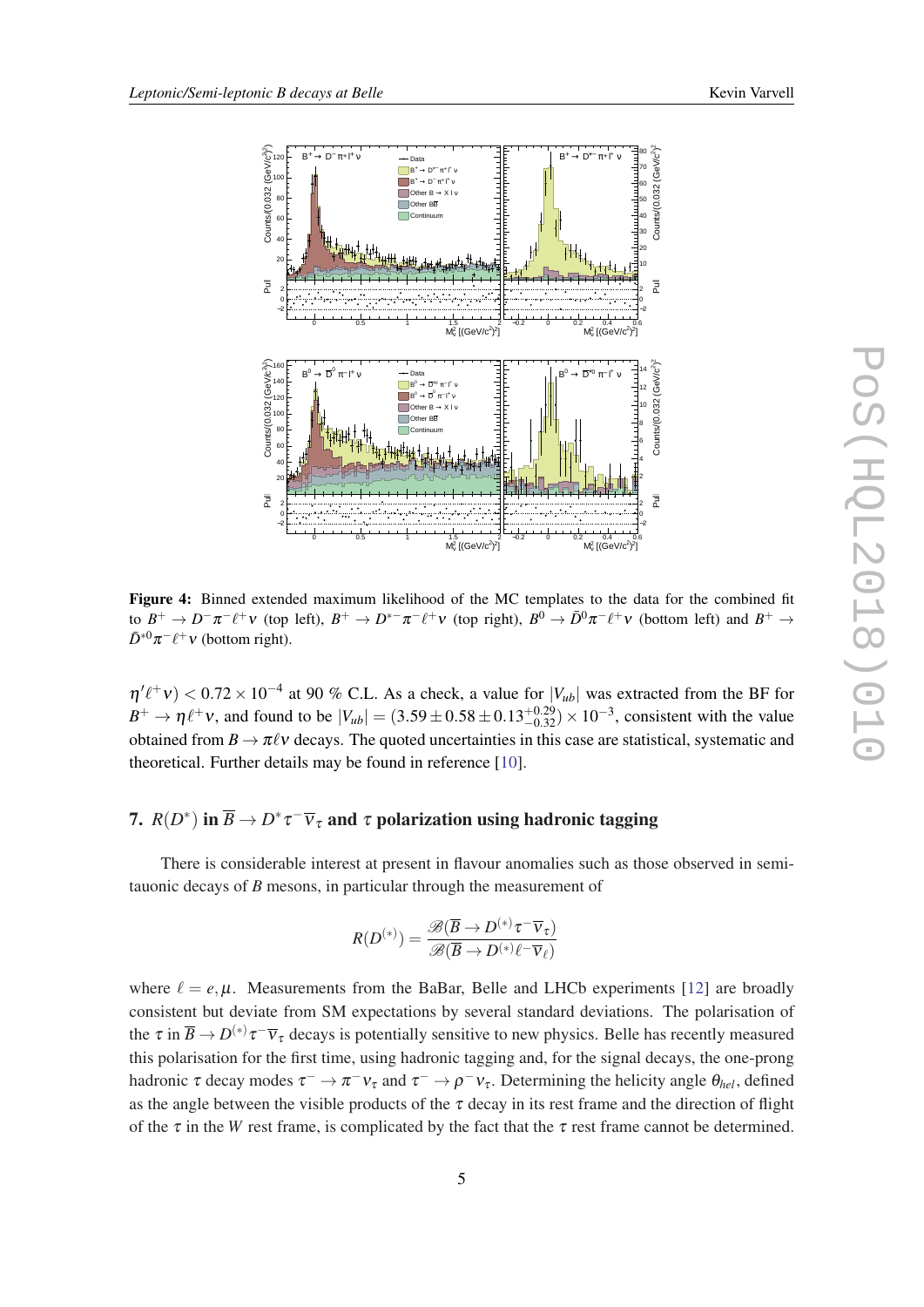



**Figure 5:** The fitted  $M_{miss}^2$  distribution for  $B \to \eta \ell v_{\ell}$  (left) and  $B \to \eta' \ell v_{\ell}$  (right).

The measurement exploits a kinematical relationship between the  $\tau$  and its daughters to gain access to this variable. Signal semitauonic events are separated from other processes utilising the residual energy in the electromagnetic calorimeter *EECL* not assigned to tag or signal *B* candidates, which should peak towards zero for signal events. The fitted distribution in this variable is shown in Figure 6 (left). The measured values for  $R(D^*)$  and  $P_{\tau}(D^*)$  are  $R(D^*) = 0.270 \pm 0.035^{+0.028}_{-0.025}$ 



Figure 6: Left: Summed histogram of the *E<sub>ECL</sub>* variable combining fit results to the eight signal samples (charged and neutral *B* decays, two  $\tau$  decay channels, and two cos  $\theta_{hel}$  regions The inset shows the summed histogram for the  $\cos\theta_{hel}$  variable combining the charged and neutral *B* decays and two *tau* decay channels, for *EECL* < 1.5 GeV. Right: Comparison of fit result (star for the best fit value and the contours for 1 to 3σ regions) with the SM prediction (triangle). The grey region shows the average of the experimental measurements without the current result included [[11\]](#page-7-0).

and  $P_{\tau}(D^*) = -0.38 \pm 0.51^{+0.21}_{-0.16}$  where the uncertainties are statistical and systematic. These are consistent with SM predictions  $R(D^*) = 0.252 \pm 0.003$  [\[13](#page-7-0)] and  $P_\tau(D^*) = -0.497 \pm 0.013$  [\[14\]](#page-7-0), as seen in Figure 6 (right). The full description of this analysis can be found in reference [\[15](#page-7-0)].